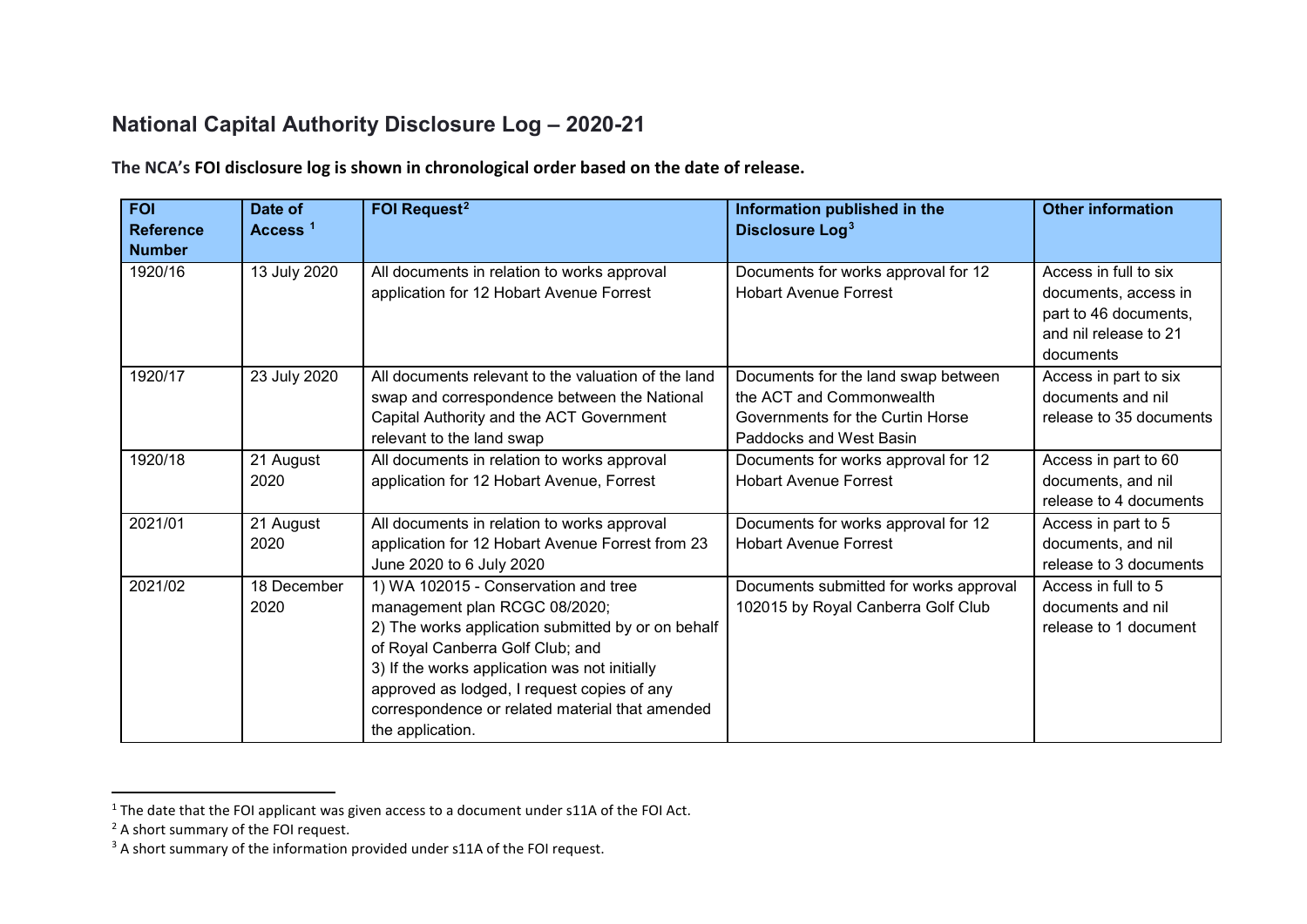| <b>FOI</b>       | Date of             | <b>FOI Request<sup>2</sup></b>                                                                                                                                                                                                                                                                                                                                                                                                                                                                                                                                                                                                                                                                                                 | Information published in the                                                                                                                                                                                                                                                                                   | <b>Other information</b>                                                                               |
|------------------|---------------------|--------------------------------------------------------------------------------------------------------------------------------------------------------------------------------------------------------------------------------------------------------------------------------------------------------------------------------------------------------------------------------------------------------------------------------------------------------------------------------------------------------------------------------------------------------------------------------------------------------------------------------------------------------------------------------------------------------------------------------|----------------------------------------------------------------------------------------------------------------------------------------------------------------------------------------------------------------------------------------------------------------------------------------------------------------|--------------------------------------------------------------------------------------------------------|
| <b>Reference</b> | Access <sup>1</sup> |                                                                                                                                                                                                                                                                                                                                                                                                                                                                                                                                                                                                                                                                                                                                | Disclosure Log <sup>3</sup>                                                                                                                                                                                                                                                                                    |                                                                                                        |
| <b>Number</b>    |                     |                                                                                                                                                                                                                                                                                                                                                                                                                                                                                                                                                                                                                                                                                                                                |                                                                                                                                                                                                                                                                                                                |                                                                                                        |
| 2021/03          | 7 January<br>2021   | 1) All correspondence between the Royal<br>Canberra Golf Club and the NCA in respect of<br>NCA FOI 2021/02; and<br>2) A copy of "The Conservation and Tree<br>Management Plan for that part of Westbourne<br>Woods located on Block 2 Section 119 and Block<br>1 Section 12 Yarralumla, ACT" received by the                                                                                                                                                                                                                                                                                                                                                                                                                   | Email correspondence between the Royal<br>Canberra Golf Club and the NCA in<br>respect of NCA FOI 2021/02 and a copy<br>of "The Conservation and Tree<br>Management Plan for that part of<br>Westbourne Woods located on Block 2<br>Section 119 and Block 1 Section 12<br>Yarralumla, ACT" received by the NCA | Access in full to 1<br>document and access in<br>part to 2 documents                                   |
|                  |                     | NCA and held on the NCA records. This request<br>covers all 87 pages.                                                                                                                                                                                                                                                                                                                                                                                                                                                                                                                                                                                                                                                          | and held on the NCA records.                                                                                                                                                                                                                                                                                   |                                                                                                        |
| 2021/04          | 5 March 2021        | The most recent approval decision-notice and the<br>approved plans underpinning that approval<br>decision-notice for SA8                                                                                                                                                                                                                                                                                                                                                                                                                                                                                                                                                                                                       | A copy of letter of Decision Notice with<br>attachments to the applicant regarding<br>works approval 101273-A                                                                                                                                                                                                  | Access in full to 3<br>documents, access in<br>part to 1 document and<br>nil release to 2<br>documents |
| 2021/05          | 23 March 2021       | The information requested includes, for the period<br>May 2016 to the present, all of the following:<br>Any documents generated by officers of the NCA,<br>its consultants and external parties relating to the<br>preparation of a Development Control Plan for any<br>part of land described as Blocks 11&12 Section 38<br>Fyshwick<br>The documents requested include:<br>Technical assessments; Drawings; Photographs;<br>Plans and sketches; Draft Reports; Reports; Draft<br>letters; Letters; Draft minutes; Minutes;<br>Memorandum; Draft briefing papers; Briefing<br>papers; Advice; Comments; Circulation<br>comments; Notations; Emails; File notes; Meeting<br>notes; Records of conversation; and Post-it notes. | Documents relating to the preparation of<br>a Development Control Plan on Blocks 11<br>& 12 Section 38 Fyshwick                                                                                                                                                                                                | Access in full to 46<br>documents and access<br>in part to 35 documents                                |
| 2021/06          | 15/4/2021           | The information requested includes, with the<br>exception of the submission made by the                                                                                                                                                                                                                                                                                                                                                                                                                                                                                                                                                                                                                                        | Submissions on Draft Development<br>Control Plan 21/01                                                                                                                                                                                                                                                         | Access in part to 5<br>documents                                                                       |